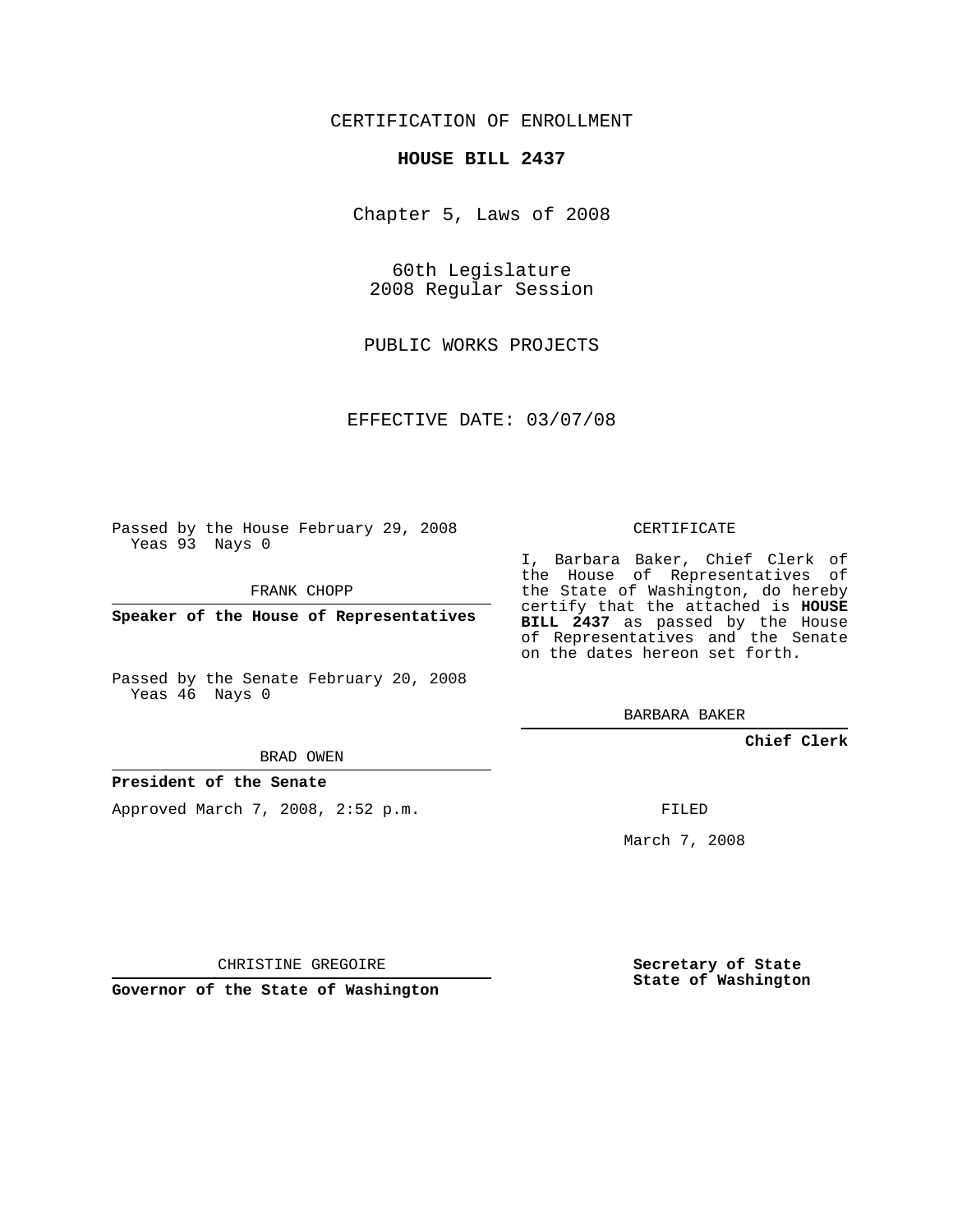# **HOUSE BILL 2437** \_\_\_\_\_\_\_\_\_\_\_\_\_\_\_\_\_\_\_\_\_\_\_\_\_\_\_\_\_\_\_\_\_\_\_\_\_\_\_\_\_\_\_\_\_

\_\_\_\_\_\_\_\_\_\_\_\_\_\_\_\_\_\_\_\_\_\_\_\_\_\_\_\_\_\_\_\_\_\_\_\_\_\_\_\_\_\_\_\_\_

## AS AMENDED BY THE SENATE

Passed Legislature - 2008 Regular Session

## **State of Washington 60th Legislature 2008 Regular Session**

**By** Representatives Seaquist, McDonald, Fromhold, Armstrong, Takko, Hankins, Blake, Lantz, Morrell, McCoy, McIntire, Kenney, Schual-Berke, Appleton, Kagi, Sullivan, Dunn, Chase, Upthegrove, Liias, Simpson, Barlow, Ericks, Green, and Warnick; by request of Department of Community, Trade, and Economic Development

Prefiled 12/03/07. Read first time 01/14/08. Referred to Committee on Capital Budget.

 1 AN ACT Relating to authorization for projects recommended by the 2 public works board; creating a new section; and declaring an emergency.

3 BE IT ENACTED BY THE LEGISLATURE OF THE STATE OF WASHINGTON:

 NEW SECTION. **Sec. 1.** Pursuant to chapter 43.155 RCW, the following project loans recommended by the public works board are authorized to be made with funds appropriated from the public works assistance account, and no loan authorized in this act shall bear an interest rate greater than one-half of one percent:

 (1) Arlington--sanitary sewer project--expand and upgrade the wastewater treatment plant and biosolids composting facility to meet new discharge limitations, produce a higher quality effluent, and 12 accommodate future growth . . . . . . . . . . . . . . . \$10,000,000

 (2) Auburn--street project--reconstruct approximately 0.3 miles of roadway with four travel lanes to bring up to current arterial and truck route standards and modify intersection to optimize efficiency 16 and level of service . . . . . . . . . . . . . . . . . . \$1,800,000 (3) Blaine--sanitary sewer project--construct a new wastewater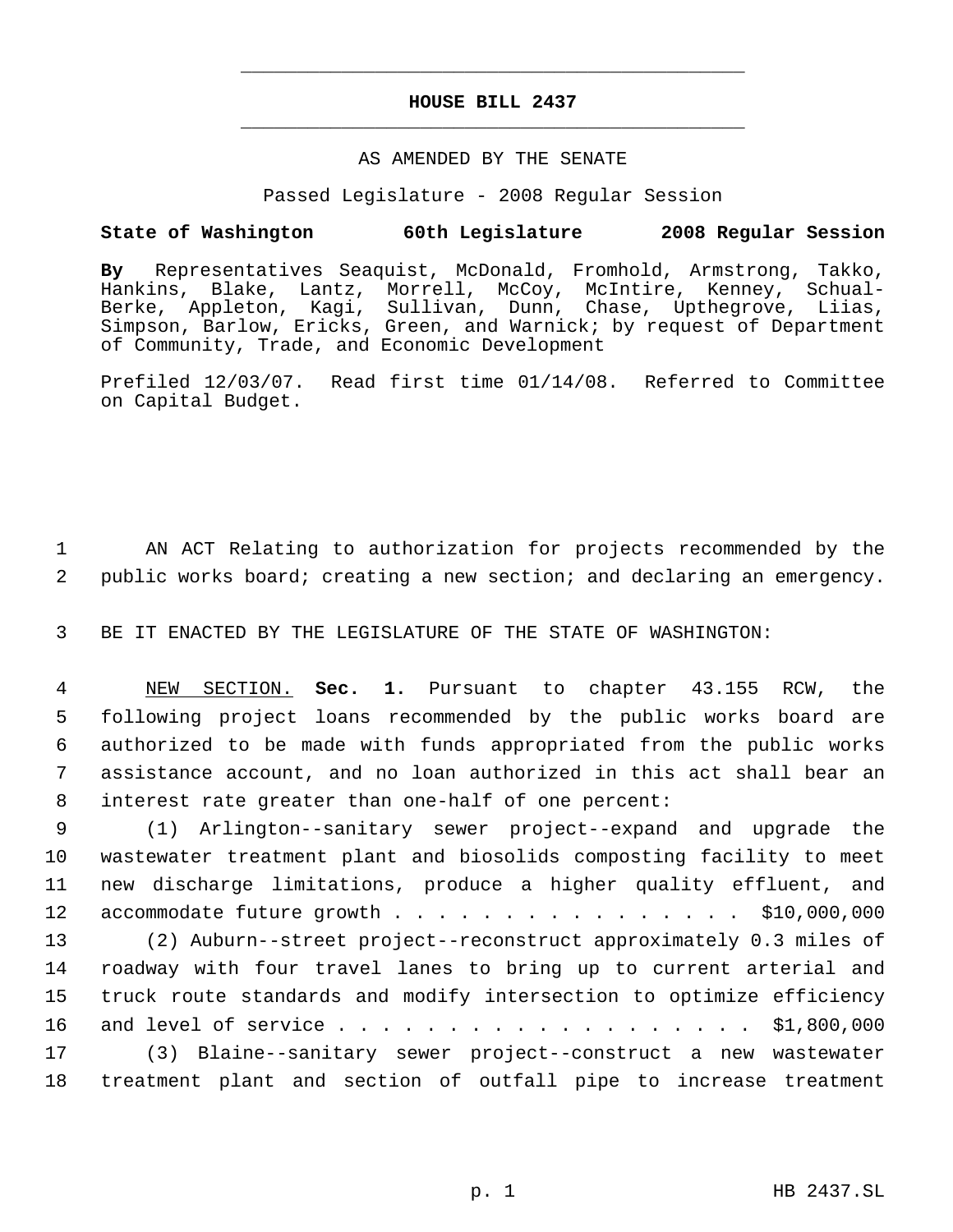capacity, produce reuse quality water, and improve Puget Sound water quality for shellfish . . . . . . . . . . . . . . . . . . \$10,000,000 (4) Bonney Lake--domestic water project--replace approximately 71,000 linear feet of leaky water mains to reduce current water loss by ten percent . . . . . . . . . . . . . . . . . . . . . . . . \$5,352,000 (5) Bonney Lake--sanitary sewer project--replace approximately 12,000 linear feet of failing interceptor sewer pipes . . . \$4,648,000 (6) Buckley--sanitary sewer project--rebuild the wastewater treatment plant to provide nutrient removal and meet state and federal discharge regulations and the construction of an interceptor \$5,000,000 (7) Camas--sanitary sewer project--construct improvements to the wastewater treatment facilities to provide class A biosolids at the 13 main sewage pump station . . . . . . . . . . . . . . . . . \$10,000,000 (8) Clark county--road project--construct new road segments, widen roadways, improve and redesign intersections, and install and modify traffic signals necessary to improve a major interchange with two freeways . . . . . . . . . . . . . . . . . . . . . . . . . \$10,000,000 (9) Clark regional wastewater district--sanitary sewer project-- modify existing and construct new wastewater facilities to process approximately 4.65 million gallons more of wastewater per day and ensure treatment processes continue to be in compliance with current regulations . . . . . . . . . . . . . . . . . . . . . . . . \$8,000,000 (10) Coal creek utility district--sanitary sewer project--construct sewer lift station, approximately 1,250 lineal feet of gravity sewer main, and 500 feet of force main to provide public sewer to approximately 25 properties on a lake that have private septic systems 27 that have failed or are in prefailure status  $\ldots$  . . . . . \$898,875 (11) College Place--domestic water project--construct two steel tanks, a booster station, approximately 6,000 feet of transmission line, 3,400 feet of water mains, three pressure reducing valves, and associated telemetry to rectify a deficiency in fire flow and standby 32 water storage protection . . . . . . . . . . . . . . . . . \$4,710,051 (12) Cowlitz county public utility district No. 1--domestic water project--construction of approximately six new groundwater supply wells, 2,100 feet of raw water piping a new water treatment plant producing approximately 20 million gallons per day of potable water, and approximately 4,350 feet of transmission main to connect to the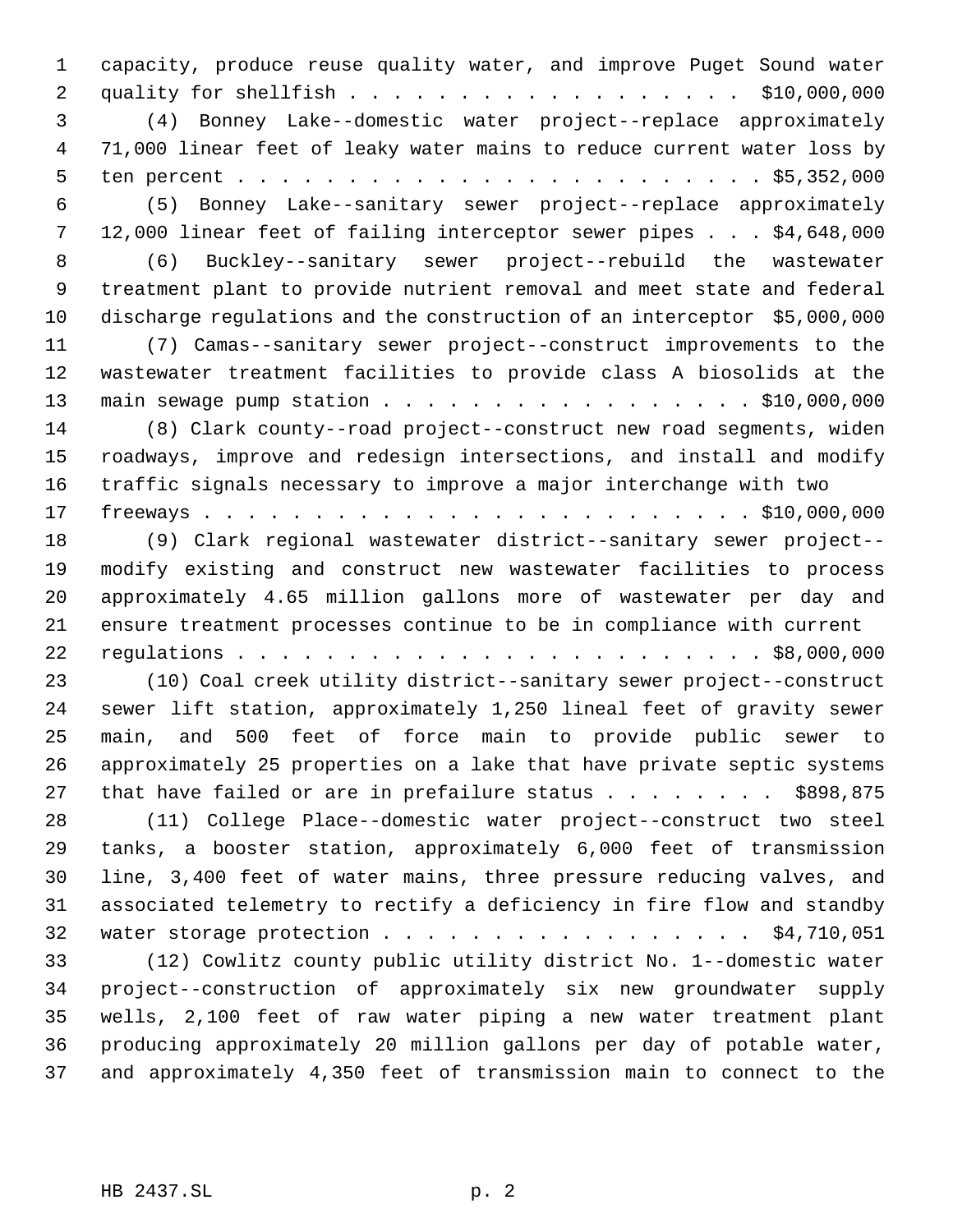system to replace current water supply that is being impacted by 2 increasing water sediment . . . . . . . . . . . . . . . . . \$3,213,000 (13) Ephrata--domestic water project--replace approximately 68,000 feet of failing water mains, 50,000 feet of failing water service pipes, and the resurfacing of 20 miles of overlaying roadway, including approximately 100 fire hydrants, 400 catch basins, 15 storm sewer drywells, 22,000 feet of curb and gutter, and 16,000 feet of storm sewer pipe . . . . . . . . . . . . . . . . . . . . . . . . \$6,605,727 (14) Freeland water district--domestic water project--connect a new well and new reservoir to the existing system, rehabilitate the existing well, and install new equipment to increase system reliability, redundancy, and capacity. Install new chlorination 13 equipment to improve water quality . . . . . . . . . . . . . \$347,516 (15) Gig Harbor--sanitary sewer project--improvements to the wastewater treatment plant including new equipment and electrical work, add a third clarifier, install ultraviolet disinfection, and extend and upsize the outfall . . . . . . . . . . . . . . . . . . . . \$10,000,000 (16) Highline water district--domestic water project--construction of 11,350 feet of transmission main and looping of pipes to eliminate low pressures and fire flows and improve water quality, and create a 21 new pressure zone to correct high pressures . . . . . . . \$5,390,418 (17) Karcher creek sewer district--sanitary sewer project--install a new sewer system, including a lift station and approximately 3,600 lineal feet of sewer main, in conjunction with a road project to service approximately 17 homes that will lose their septic systems due to the road project . . . . . . . . . . . . . . . . . . . . \$1,358,130 (18) Kennewick--sanitary sewer project--construct improvements to critical wastewater treatment plant processes to enhance reliability, improve energy efficiency and redundancy, as well as increase the 30 capacity of the sludge pumping station . . . . . . . . . \$5,500,000 (19) Kent--street project--construct two bridges, one for the roadway over a set of railroad tracks, and one for railroad tracks over a lowered roadway. This will grade separate the tracks from the roadwaytoprovidesafeandreliableoperationstwenty-fourhoursaday\$10,000,000 (20) King county--sanitary sewer project--construct 13,100 lineal feet of pipe to convey approximately 9 million gallons per day of reclaimed water to reduce withdrawals of 250-acre feet per year from the Sammamish river . . . . . . . . . . . . . . . . . . . . \$7,000,000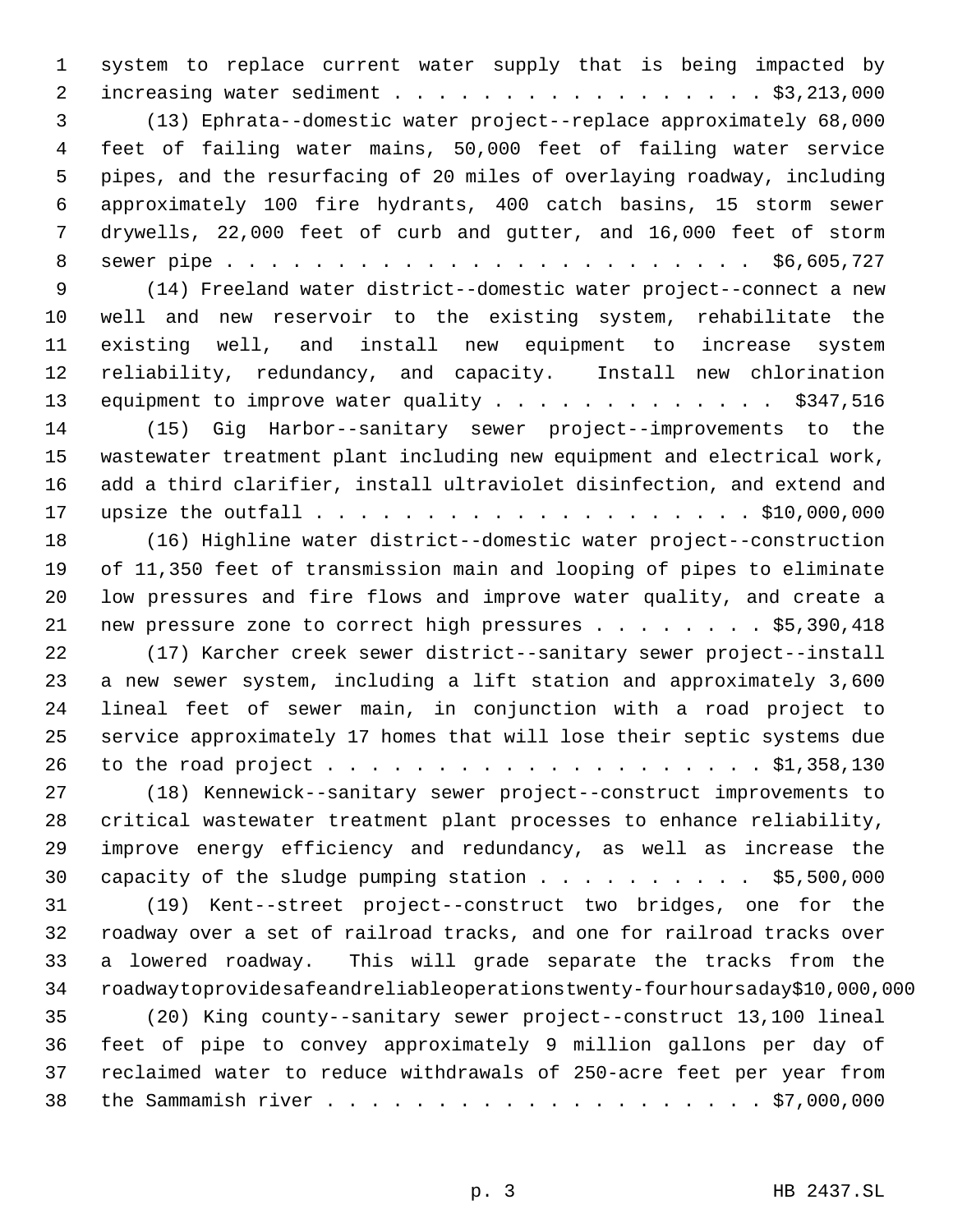(21) La Center--sanitary sewer project--upgrade wastewater treatment plant to reduce the levels of nitrogen discharged in the effluent and approximately doubling the operation of the plant and producing class A reuse water . . . . . . . . . . . . . . \$10,000,000 (22) Lake Forest Park water district--domestic water project-- replace approximately 6,915 lineal feet of undersized and corroded water pipes to improve safety and reliability of the system by reducing 8 pipe failures and increasing fire flow . . . . . . . . . . . \$917,935 (23) Lake Stevens--sanitary sewer project--construct a new wastewater treatment plant, 9,500 feet of interceptor line, a pump station, and an outfall pipe in partnership with Lake Stevens sewer district . . . . . . . . . . . . . . . . . . . . . . . . . \$10,000,000 (24) Lake Stevens sewer district--sanitary sewer project--construct a new wastewater treatment plant, 9,500 feet of interceptor line, a pump station, and an outfall pipe in partnership with the city of Lake Stevens . . . . . . . . . . . . . . . . . . . . . . . . . \$10,000,000 (25) Lakewood--sanitary sewer project--construct 3 pump stations, approximately 17,200 linear feet of force mains, 13,500 linear feet of gravity collector pipe line, and 320 side sewer stubs to service two neighborhoods currently served exclusively by septic systems . . . . . . . . . . . . . . . . . . . . . . . . . . \$1,840,000 (26) LOTT alliance--sanitary sewer project--construct approximately 7,400 feet of force main and replace existing pump station with new 24 1,000 gallon per minute pump station . . . . . . . . . . . \$4,003,807 (27) Mansfield--sanitary sewer project--expand and rehabilitate wastewater treatment lagoons and effluent spray irrigation system as well as remove the discharge of groundwater from basement sump pumps to the collection system . . . . . . . . . . . . . . . . . . . . \$235,600 (28) Midway sewer district--sanitary sewer project--replace approximately 16,500 lineal feet of sewer mains and 50 manholes to 31 reduce infiltration and inflow  $\ldots$  . . . . . . . . . . . . \$3,782,500 (29) Mount Vernon--sanitary sewer project--upgrade existing wastewater treatment plant, including a new pretreatment facility, 4 additional clarifiers, upgrade aeration basins, installation of an ultraviolet disinfection system, and odor control system . \$10,000,000 (30) Newcastle--road project--reconstruct, widen, and signalize approximately 5,200 linear feet of road to 2 lanes in each direction,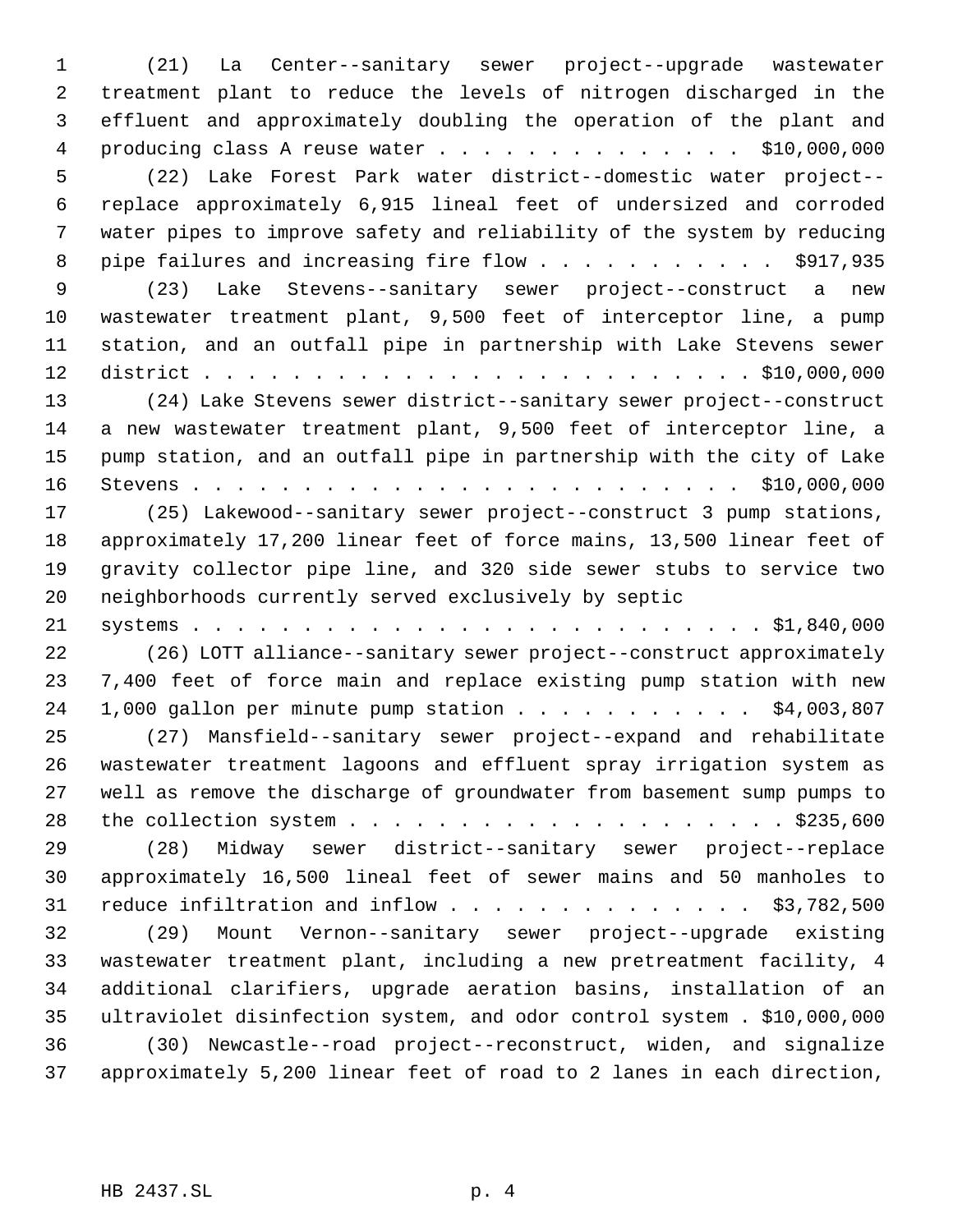add left turn lanes, sidewalks, bicycle lanes, install lighting systems, replace two-lane bridge with a four-lane bridge, and install new traffic signals . . . . . . . . . . . . . . . . . . . . \$5,000,000 (31) Olympia--sanitary sewer project--install approximately 6,500 linear feet of sewer mains and construct a lift station to serve 63 homes with failing on-site sewage systems . . . . . . . . . \$1,808,375 (32) Olympus Terrace sewer district--sanitary sewer project-- rehabilitate approximately 9,350 linear feet of sewer trunkline, construct approximately 9,800 linear feet of high-flow storm water bypass piping for excess flow, construct approximately 4,150 linear 11 feet of road access, and restore creek habitat . . . . . \$8,000,000 (33) Omak--sanitary sewer project--add 2 compost containers, convert storage tank to sludge holding tank, and install a second headworks screen to increase the wastewater treatment plant capacity by 35 percent . . . . . . . . . . . . . . . . . . . . . . . . . \$450,000 (34) Port Angeles--sanitary sewer project--construct approximately 11,500 feet of sewer main, modify a storage tank, and modify the 18 wastewater treatment plant . . . . . . . . . . . . . . . . \$10,000,000 (35) Regional board of mayors--solid waste project--close landfill 20 site by capping and sealing with a soil cap . . . . . . . . \$859,500 (36) Regional board of mayors--solid waste project--construct a new solid waste transfer station, including structures and equipment . . . . . . . . . . . . . . . . . . . . . . . \$1,541,000 (37) Ronald wastewater district--sanitary sewer project-- rehabilitate 2 lift stations by replacing pumps, valves, fittings, piping, odor control systems, and electrical equipment . . . \$955,400 (38) Seattle--domestic water project--replace floating pumps with land-based pump station with a maximum capacity of approximately 250 million gallons per day, including 8 pumps, concrete structure, a tunnel, approximately 4,000 feet of pipeline, and a standby generator. . . . . . . . . . . . . . . . . . . . . . . . . \$10,000,000 (39) Sedro-Woolley--sanitary sewer project--rehabilitate or replace 4 interceptor segments totaling approximately 29,700 linear feet, install 2 pump stations, and upgrade the secondary clarifier in order to lift a building moratorium . . . . . . . . . . . . . . . \$6,023,491 (40) Shelton--sanitary sewer project--construct a satellite reclamation plant with a capacity of approximately 0.4 million gallons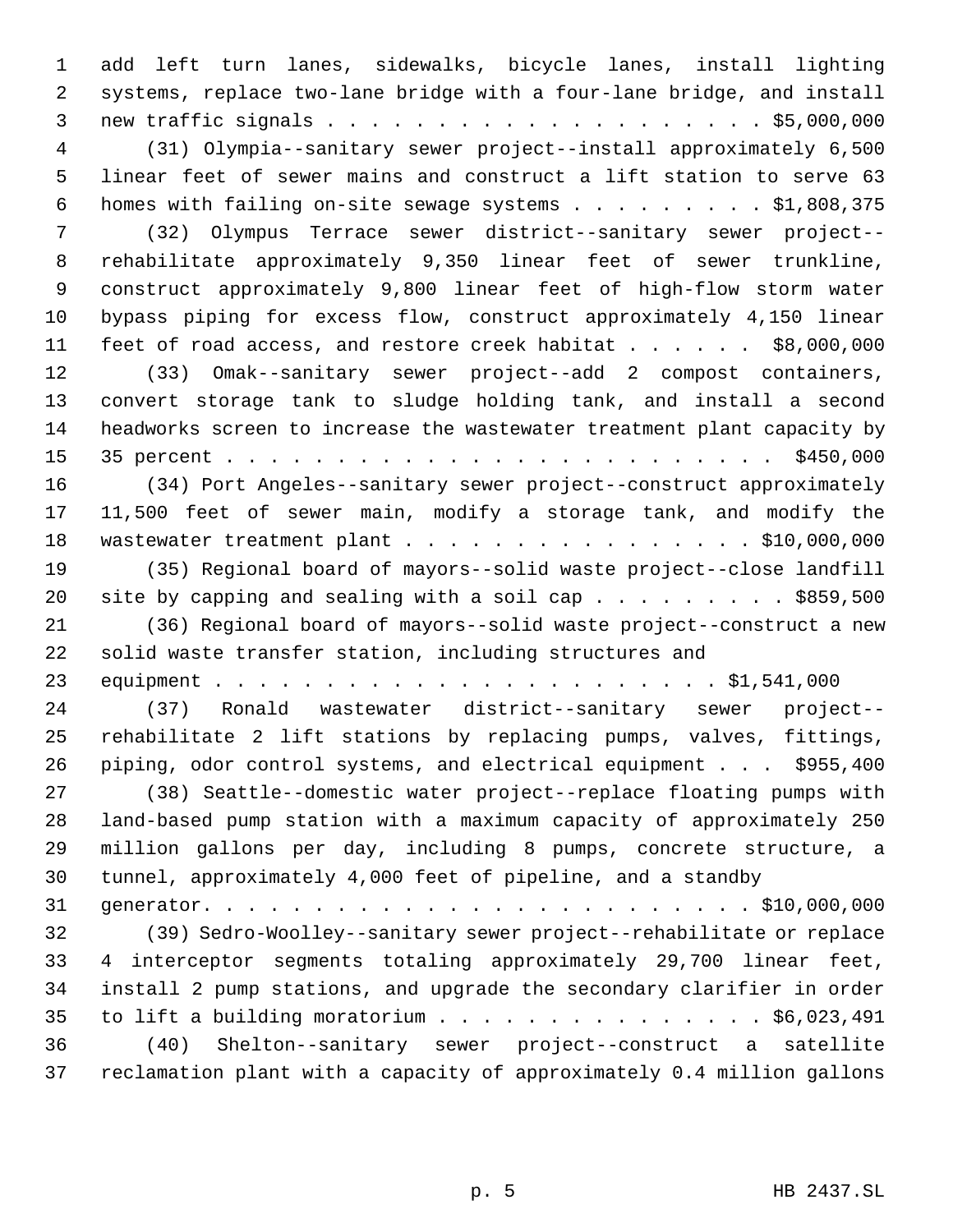per day to produce class A reclaimed water, approximately 22,000 linear feet of sewer pipelines, and approximately 25,000 linear feet of reclaimed water force main . . . . . . . . . . . . . . . . \$2,079,360 (41) Shelton--sanitary sewer project--replace approximately 38,480 linear feet of mainline sewers to reduce inflow and infiltration . . . . . . . . . . . . . . . . . . . . . . . \$5,737,500 (42) Skagit county sewer district No. 2--sanitary sewer project-- upgrade wastewater treatment plant to a water reclamation facility to provide class A reclaimed water with a capacity of approximately 0.35 million gallons per day . . . . . . . . . . . . . . . . . \$10,000,000 (43) Snohomish--sanitary sewer project--construct approximately 1,900 feet of sewer pipe, a new pump station with a capacity of approximately 8,000 gallons per minute, and approximately 4,300 feet of 14 force main to reduce overflows . . . . . . . . . . . . . \$2,000,000 (44) Snohomish--sanitary sewer project--upgrade existing wastewater treatment plant including a new influent flow structure, screens, aerators, effluent filtration, ultraviolet disinfection, effluent pump station, improvements to the existing lagoons, and electrical improvements . . . . . . . . . . . . . . . . . . . . . . . \$4,500,000 (45) Snohomish county--road project--construct a new, approximately two-mile, two-lane truck route around the city of Granite Falls, including 3 roundabouts to improve safety and air quality in the downtown area . . . . . . . . . . . . . . . . . . . . . . \$10,000,000 (46) Southwest Suburban sewer district--sanitary sewer project-- replace and/or slipline approximately 5,470 feet of trunk/interceptor sewer main and construct a new lift station to reduce overflows . . . . . . . . . . . . . . . . . . . . . . . . . \$3,268,250 (47) Tacoma--domestic water project--replace 3 open-topped concrete reservoirs with 2 enclosed concrete reservoirs of approximately 33 million gallons each and related piping to comply with the safe drinking water act and a bilateral compliance agreement . \$10,000,000 (48) Tekoa--sanitary sewer system--reconstruct approximately 1,000 feet of failing sewer line and manholes to reduce significant groundwater infiltration . . . . . . . . . . . . . . . . . . \$135,115 (49) Three rivers regional wastewater authority--sanitary sewer project--construct 2 clarifiers and associated piping to replace 2 37 failed clarifiers at the wastewater plant  $\ldots$  . . . . . . \$6,630,750